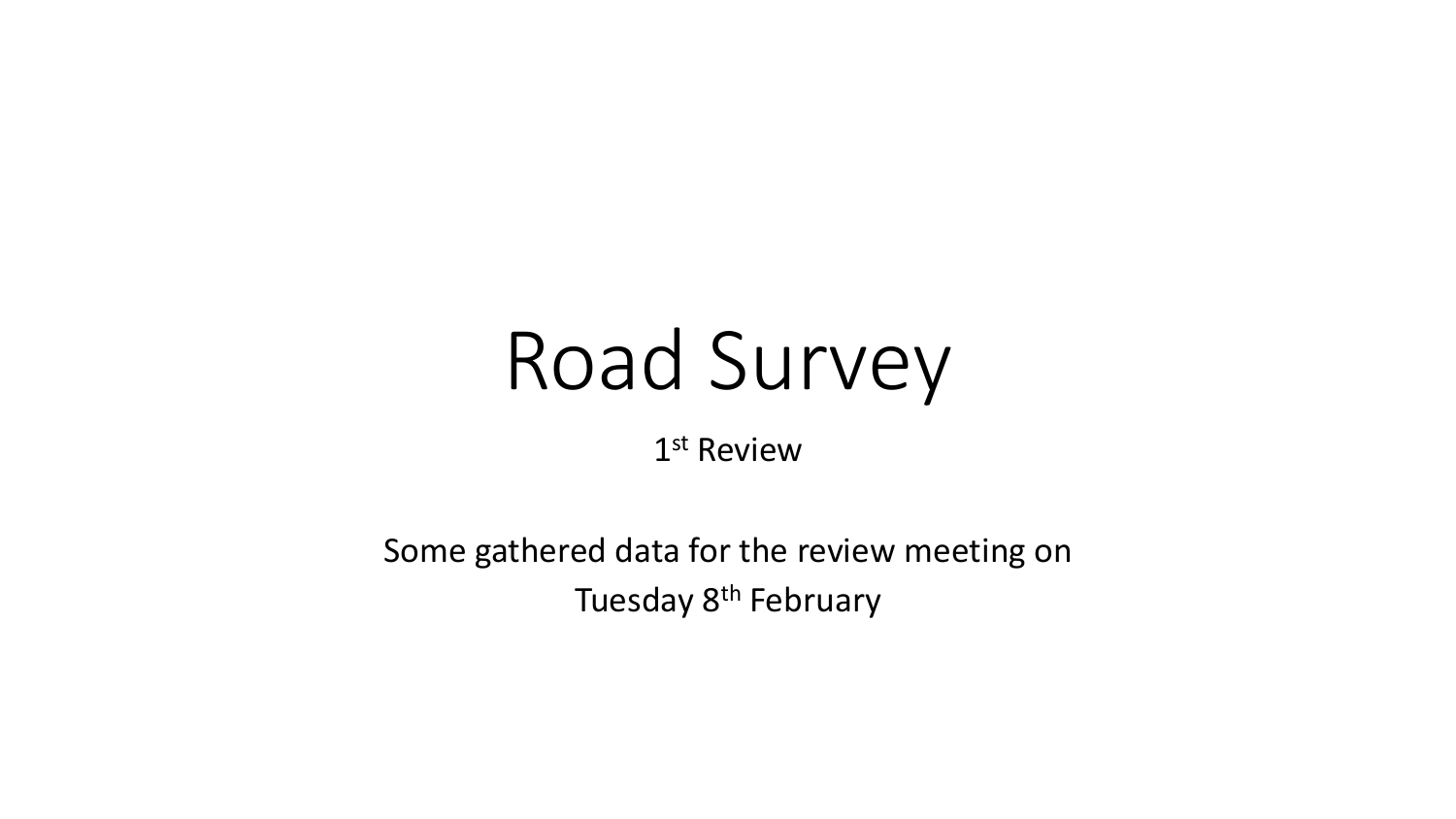## Contents

- The next 8 slides (3-10) come directly from the survey software
- Slide 11 comes from categorising comments and then counting the number of comments that fall into each category
- Slides 12-15 count the number of tick against each proposed initiative. One slide for each area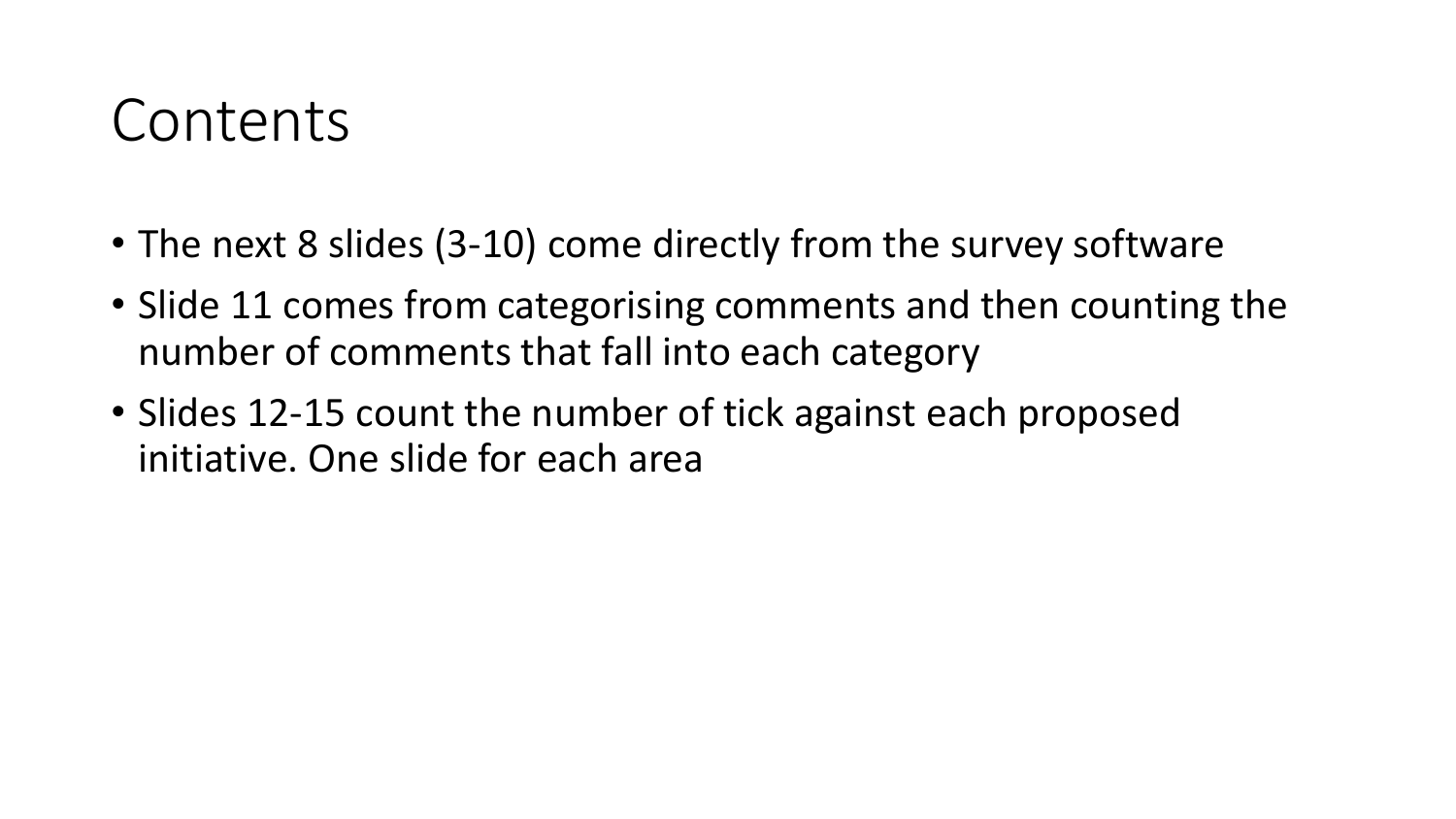## Do you feel our roads are safe for all users 172 responses



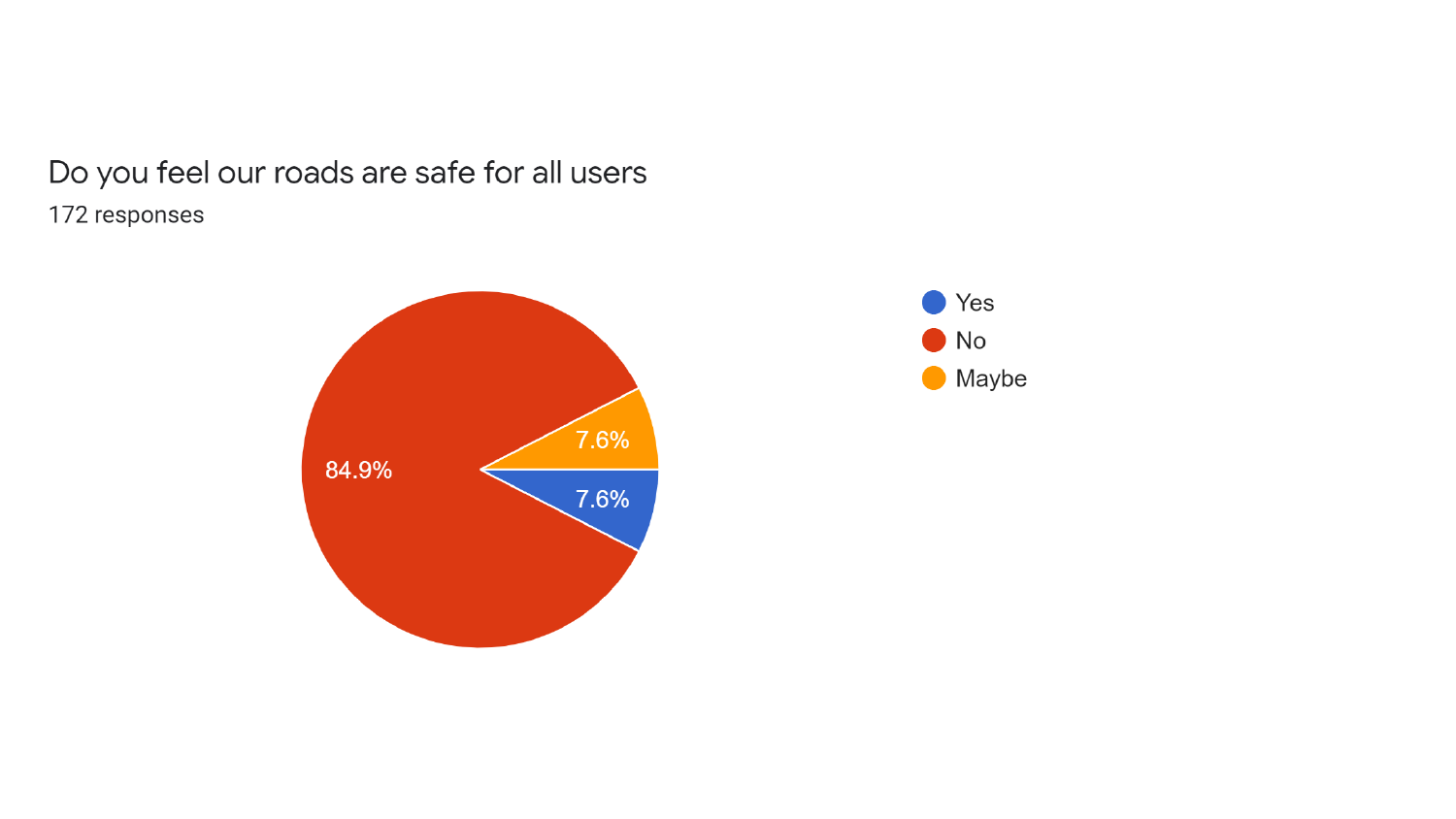## Do you feel our roads are well maintained 171 responses



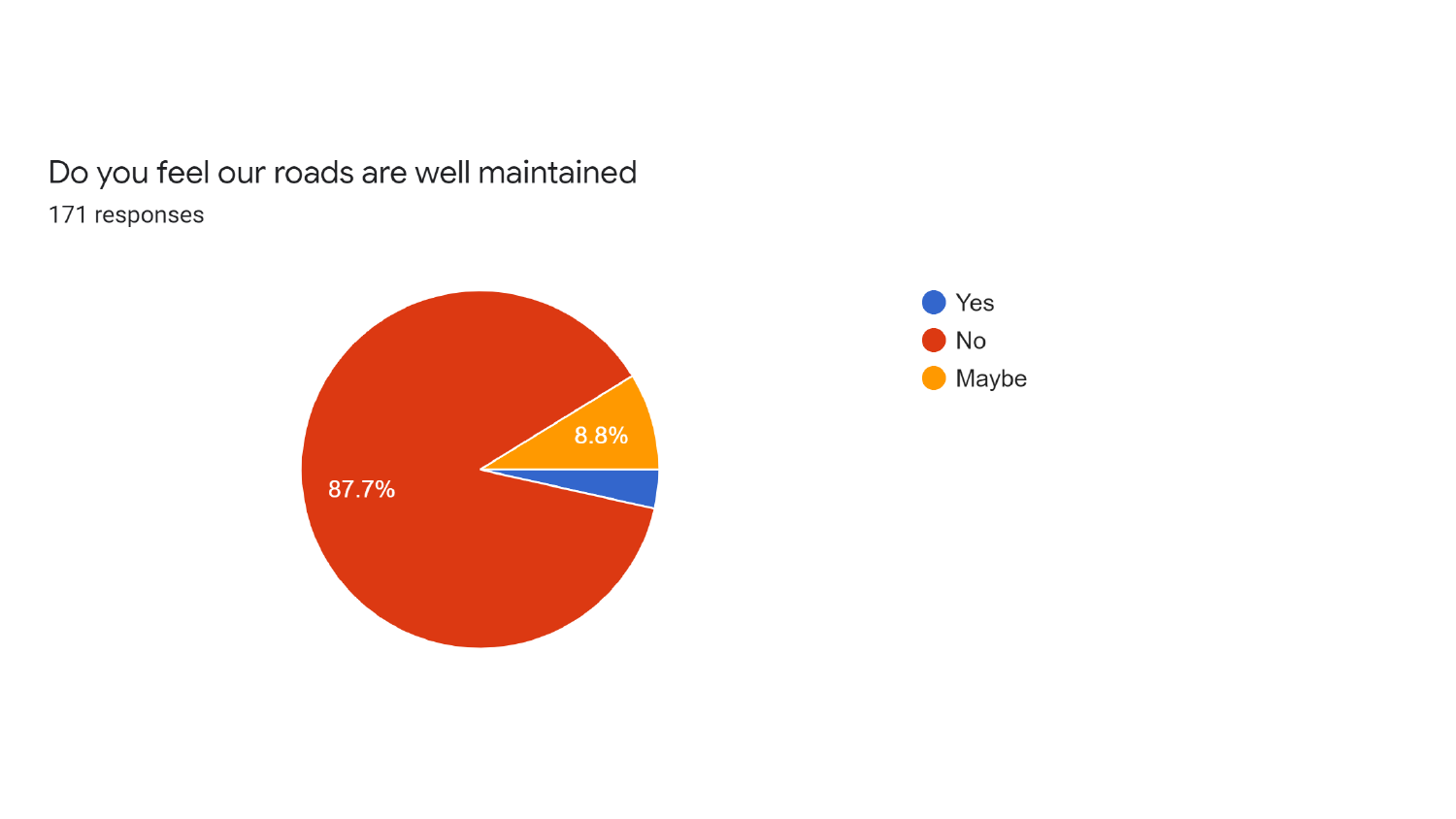If you are a cyclist do you feel safe in our villages 121 responses



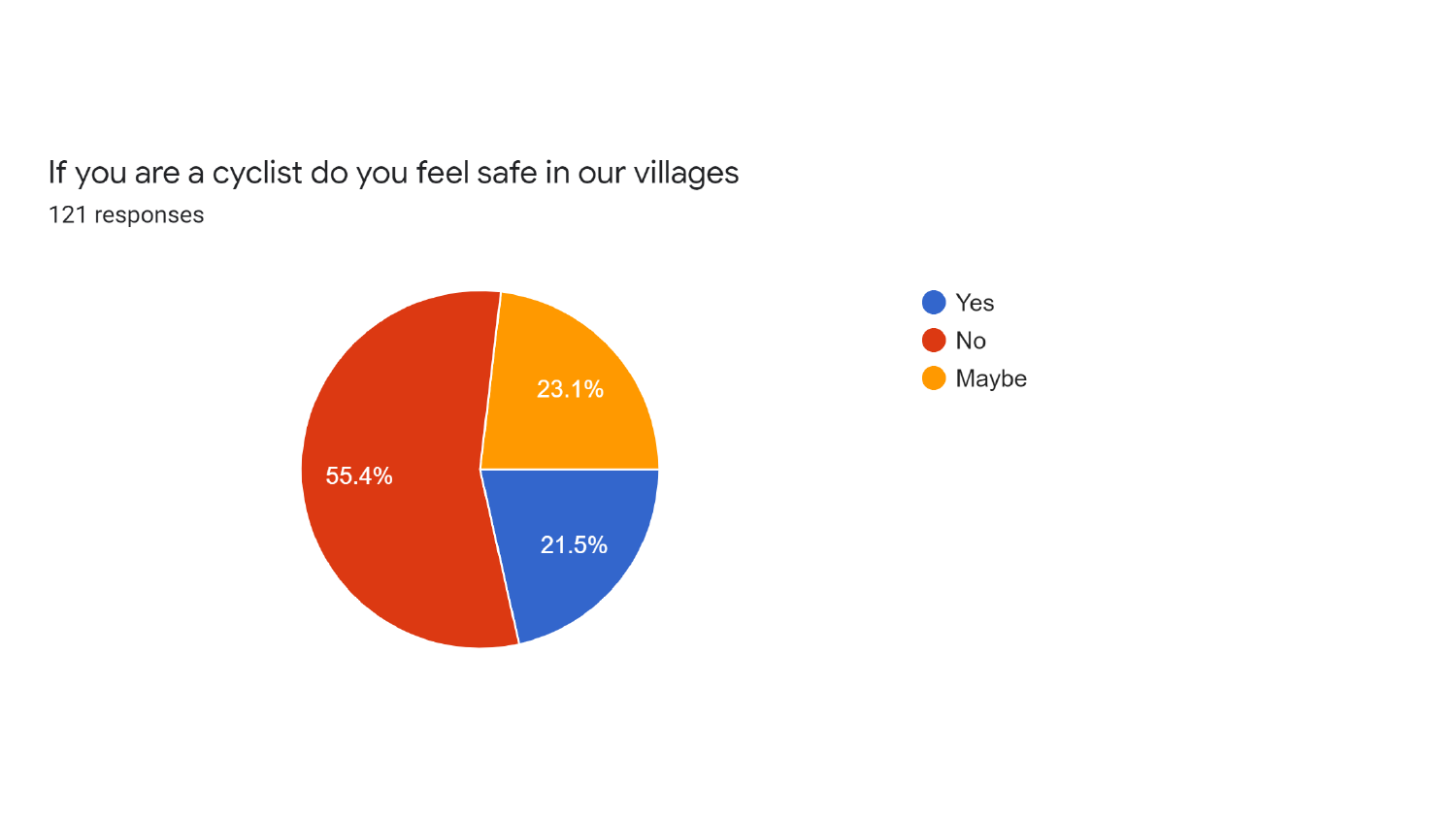If you are a pedestrian do you feel safe in our villages 161 responses



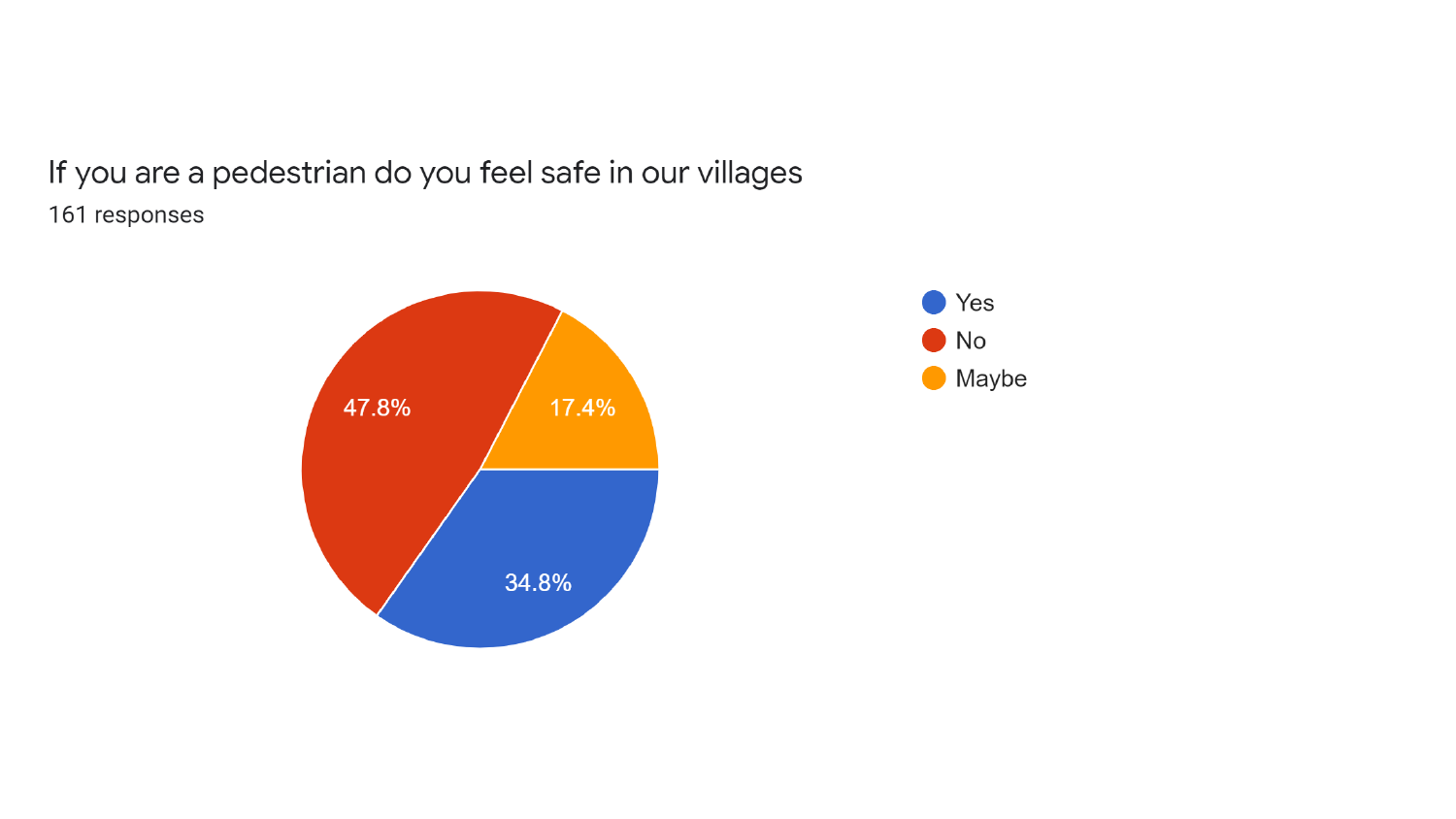If you look after children, do you prevent them using the roads in our villages e.g. going to school 99 responses

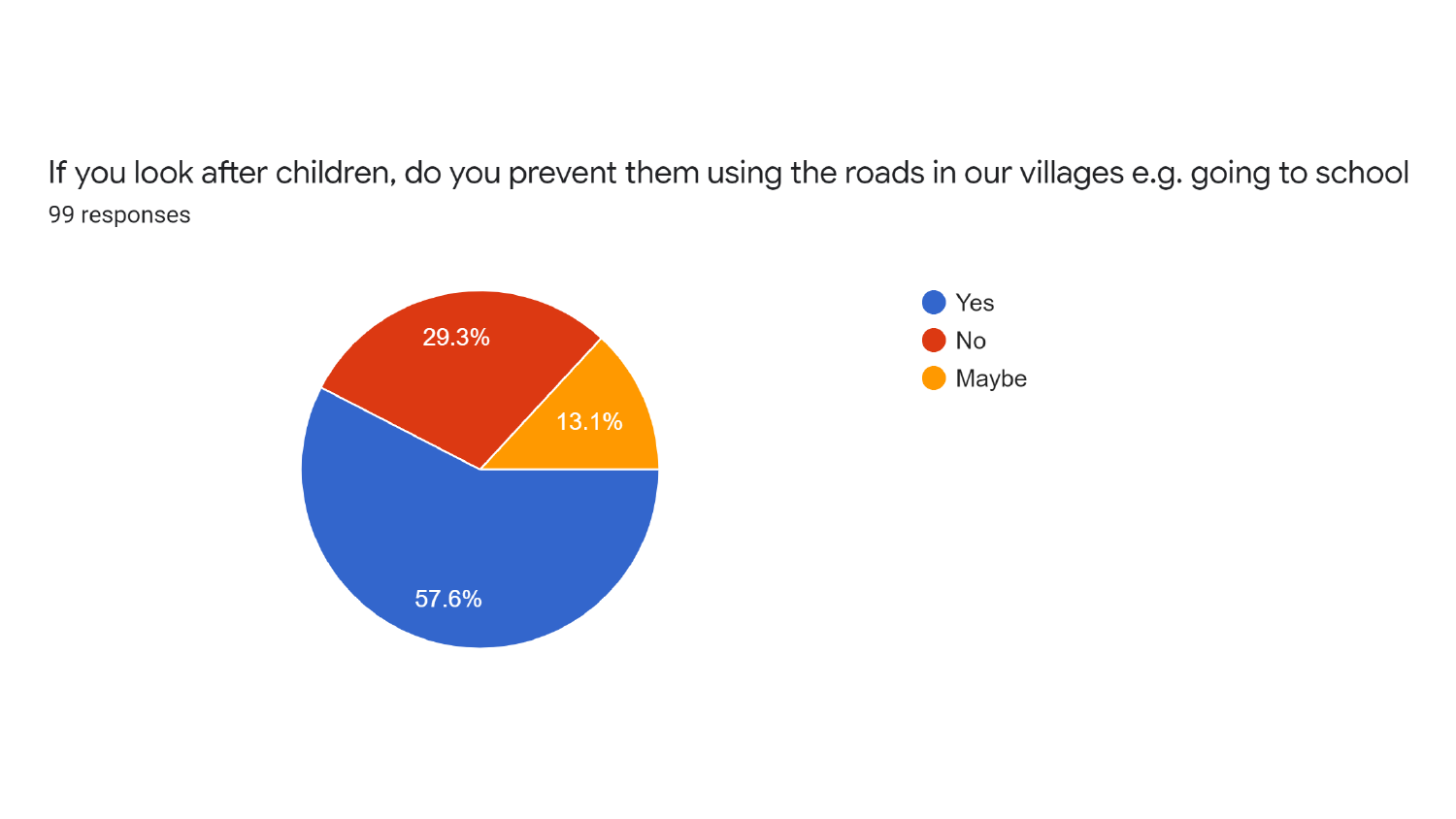## Are the existing speed limits appropriate 169 responses



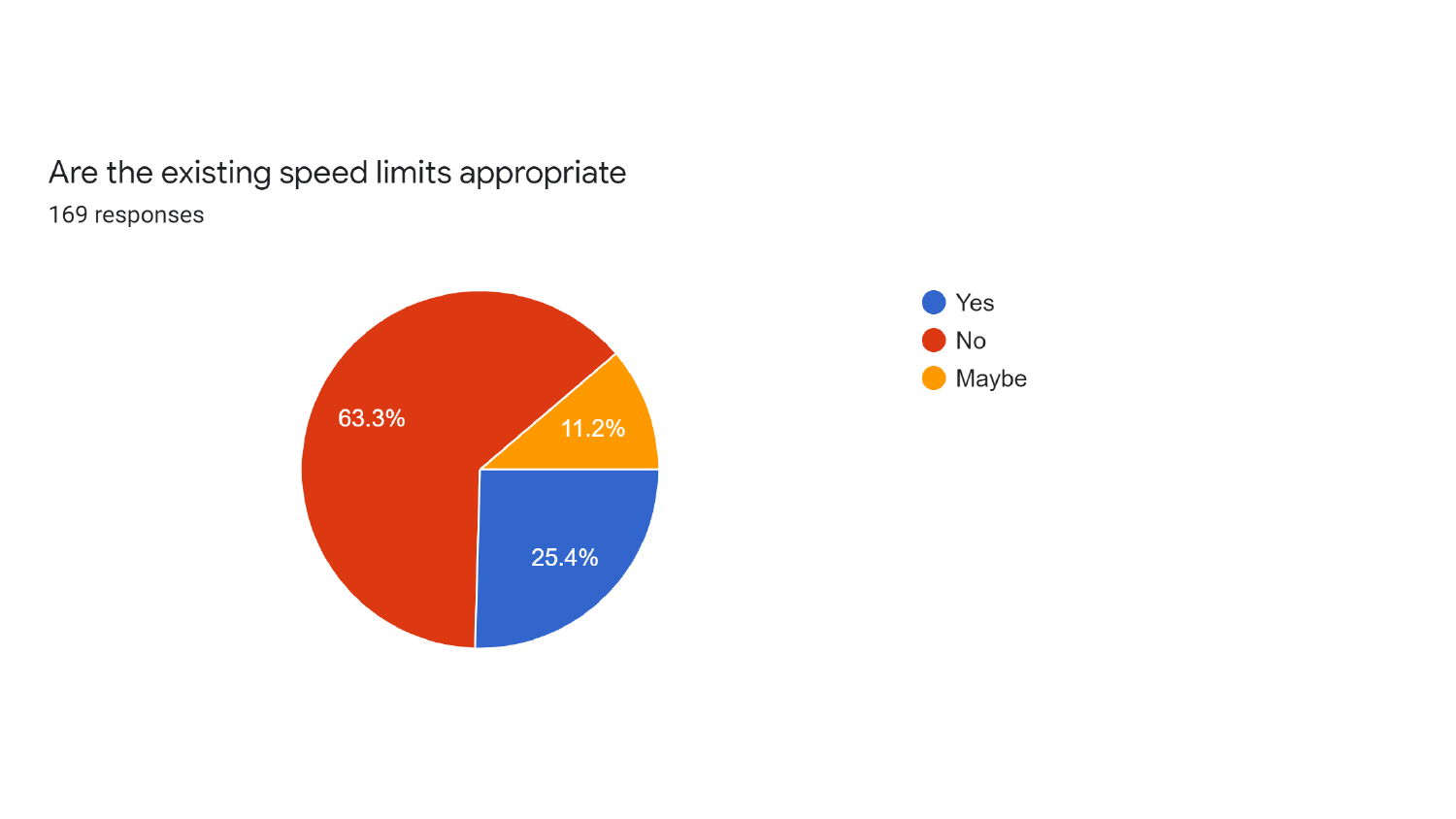Would you support a potential petition to change the way traffic is prioritised in our communities 166 responses

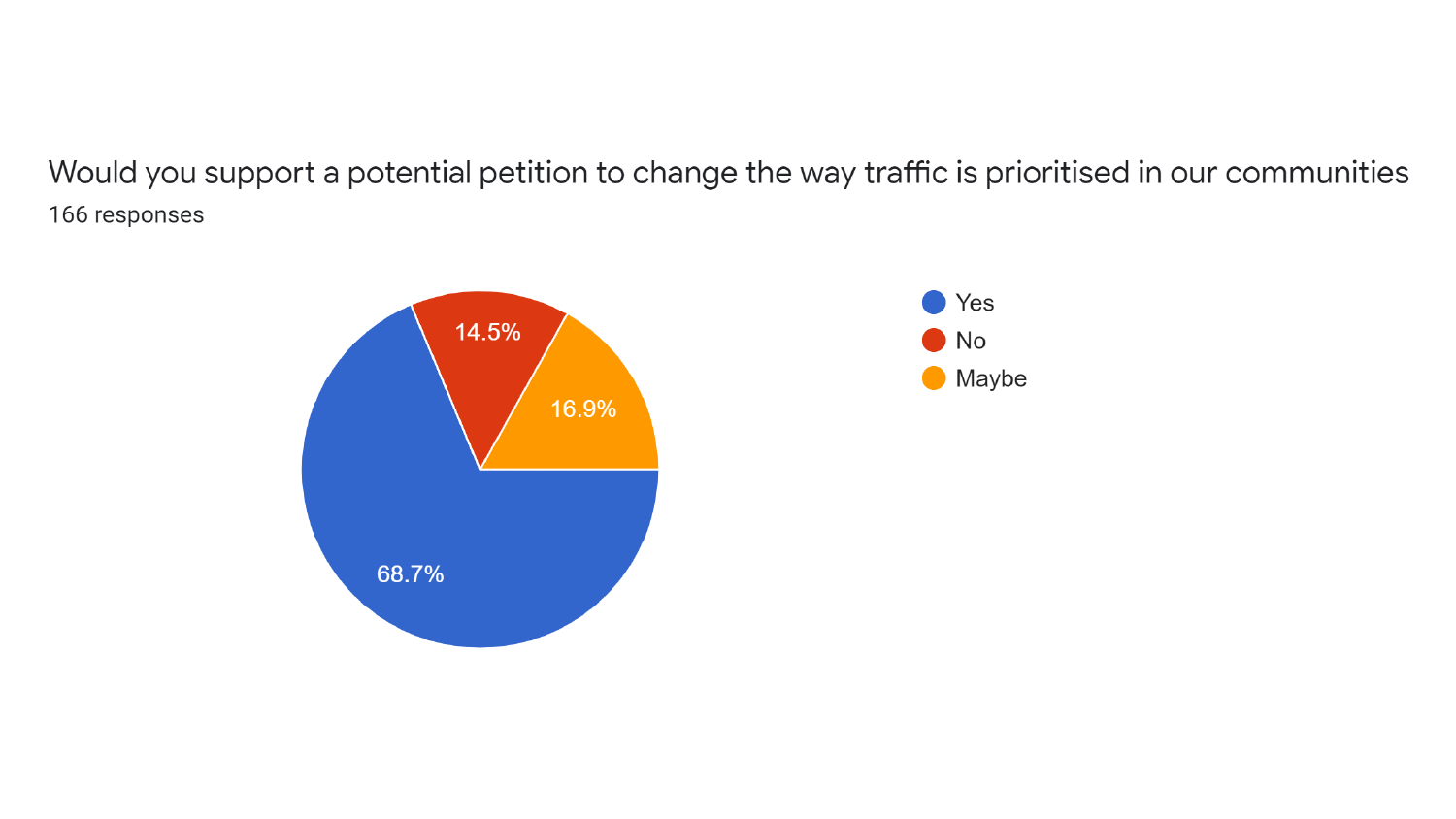### If you are a driver, do you feel safe on our roads 170 responses



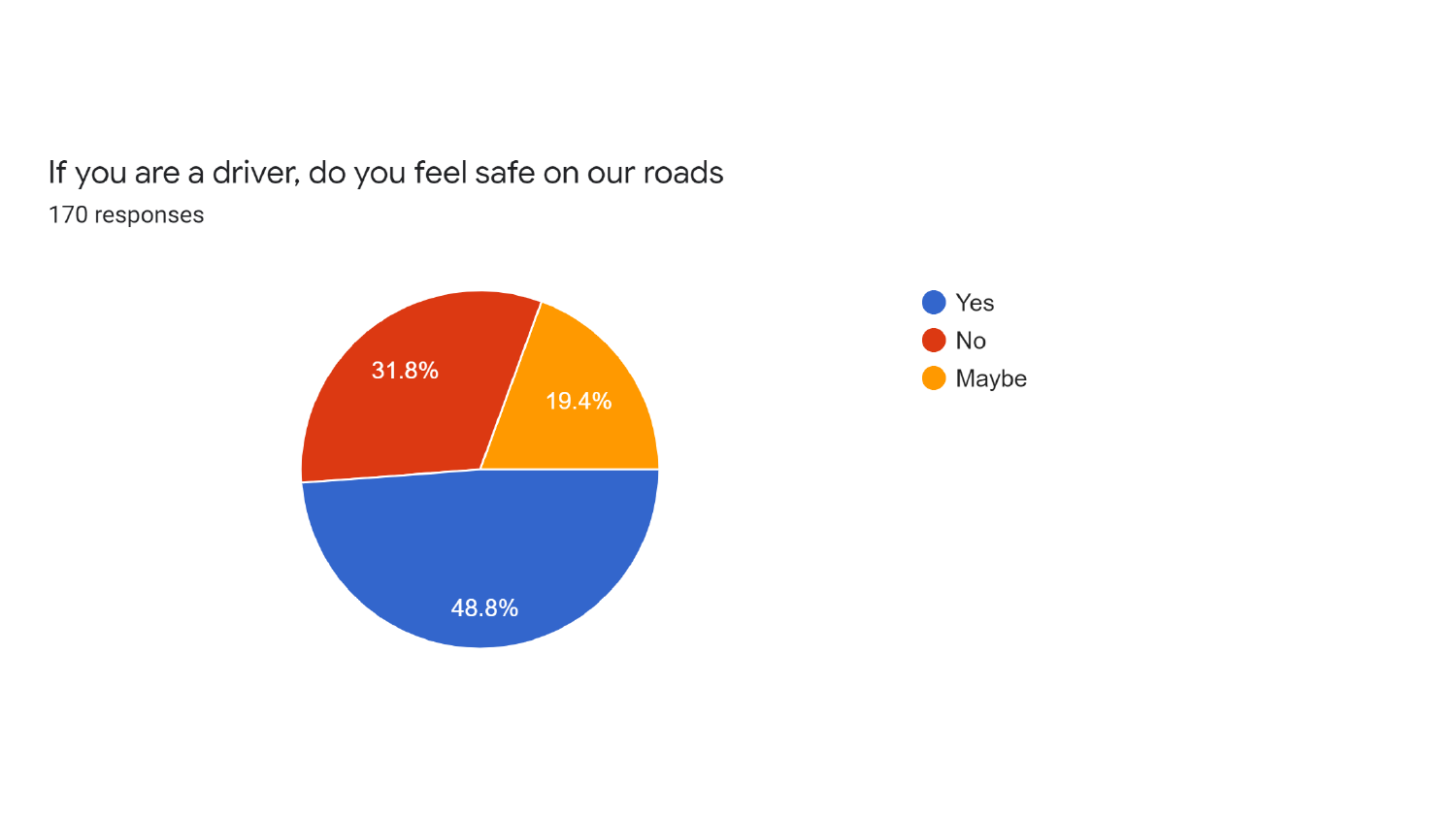#### **PLEASE COMMENT ON AREAS THAT CONCERN YOU MOST**

| ■ Speeding                                    | Road condition                                                                                | Inappropriate speed limits                |
|-----------------------------------------------|-----------------------------------------------------------------------------------------------|-------------------------------------------|
| Inconsiderate driving                         | Lack of safe pavements/paths                                                                  | Lack of safe crossings                    |
| Poorly maintained verges and vegitation       | $\blacksquare$ Inconsiderate cycling                                                          | Deesideway on A93 at Crathes is dangerous |
| Increase speed limits                         | Lack of speed enforcement                                                                     | ■ Keep HGVs off unsuitable roads          |
| Lack of council support                       | <b>Department</b> Driving to slowly on open roads (60mph limit) <b>Lack</b> of passing places |                                           |
| <b>Barrier protection for narow pavements</b> | Signs for new regs. No cycling on pavements Rural Street Lighting                             |                                           |
|                                               |                                                                                               |                                           |

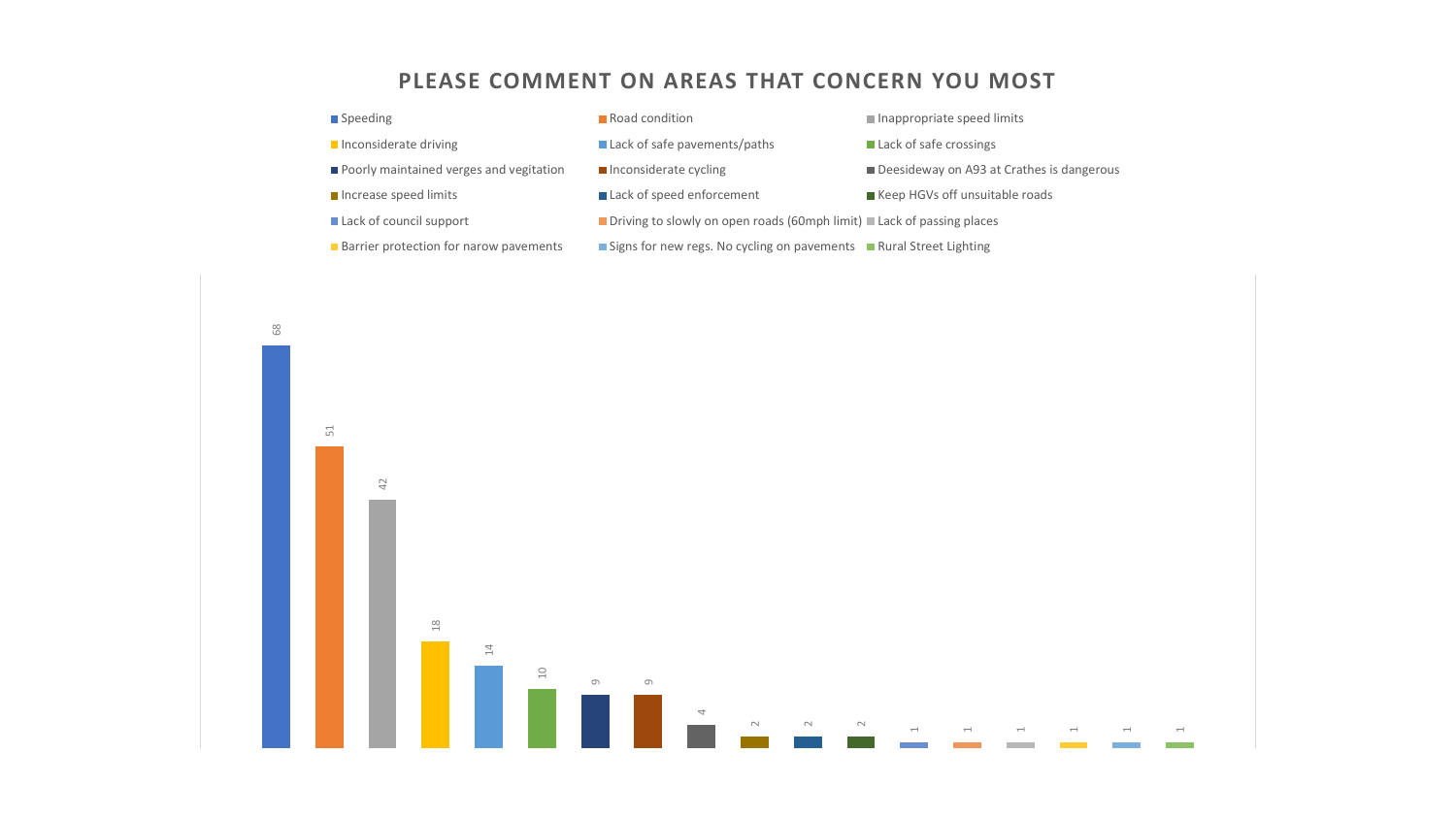#### **DRUMOAK - INITIATIVES THAT YOU SUPPORT**



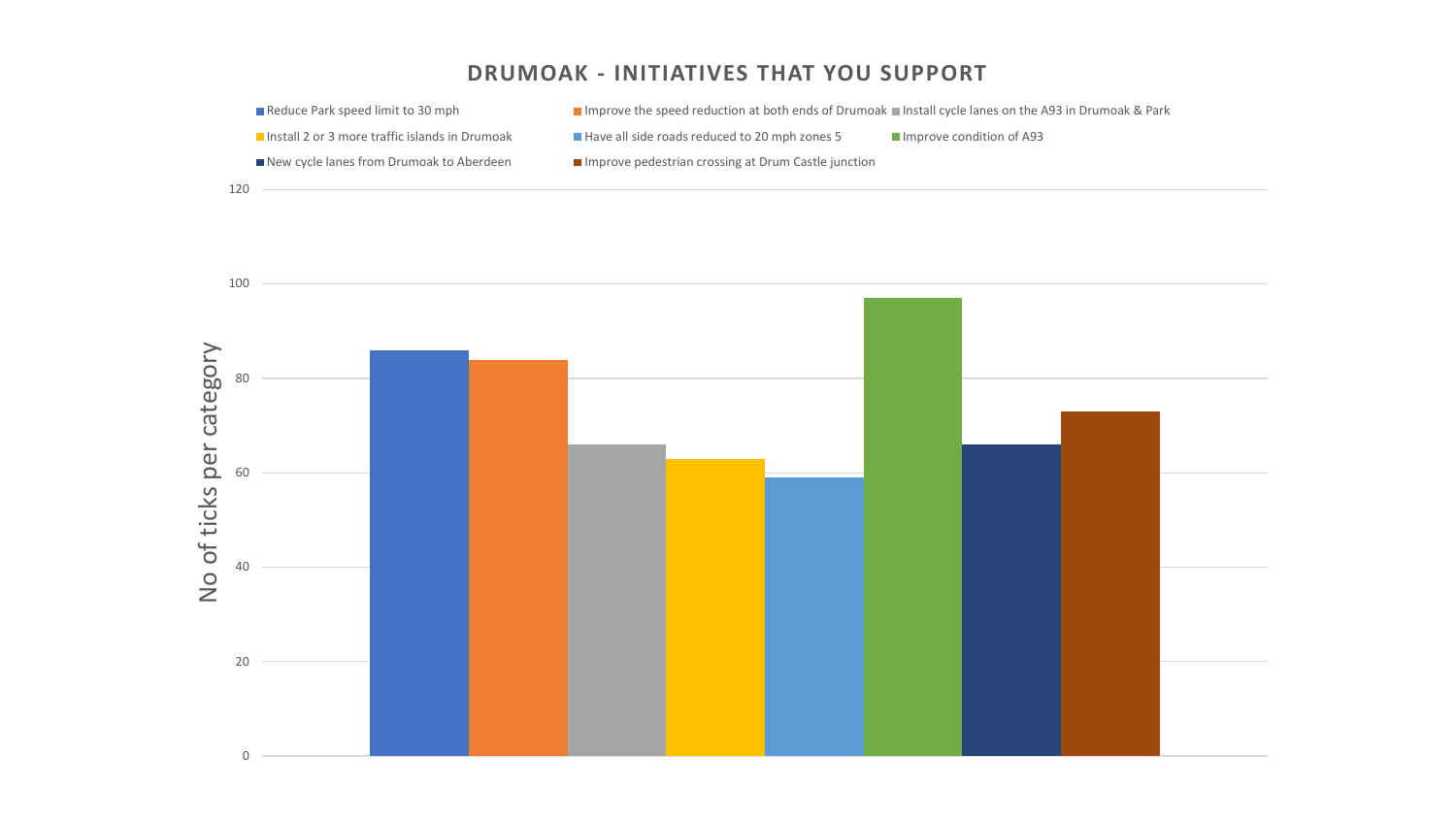#### **DURRIS - INITIATIVES THAT YOU SUPPORT**

■ Lower speed limit in Kirkton of Durris (KoD) from 50 mph

■ Install additional traffic calming measures, such as traffic islands and speed sensors in KoD

Installation of a pavement and a crossing in KoD

Improve street and signage lighting in KoD

Installation of a dedicated Bus Stop both East and Westbound in KoD

■ Cut back vegetation on entrances to villages

■ Improve pavement and road layout in Woodland of Durris

Additional footpaths on Upper Balfour road from the Kirkwood housing estate to the junction

Road widening and road repairs on all roads leading to Woodlands

Extend 20 mph zone Clune Wood

Address/monitor speed/noise of Park quarry vehicles